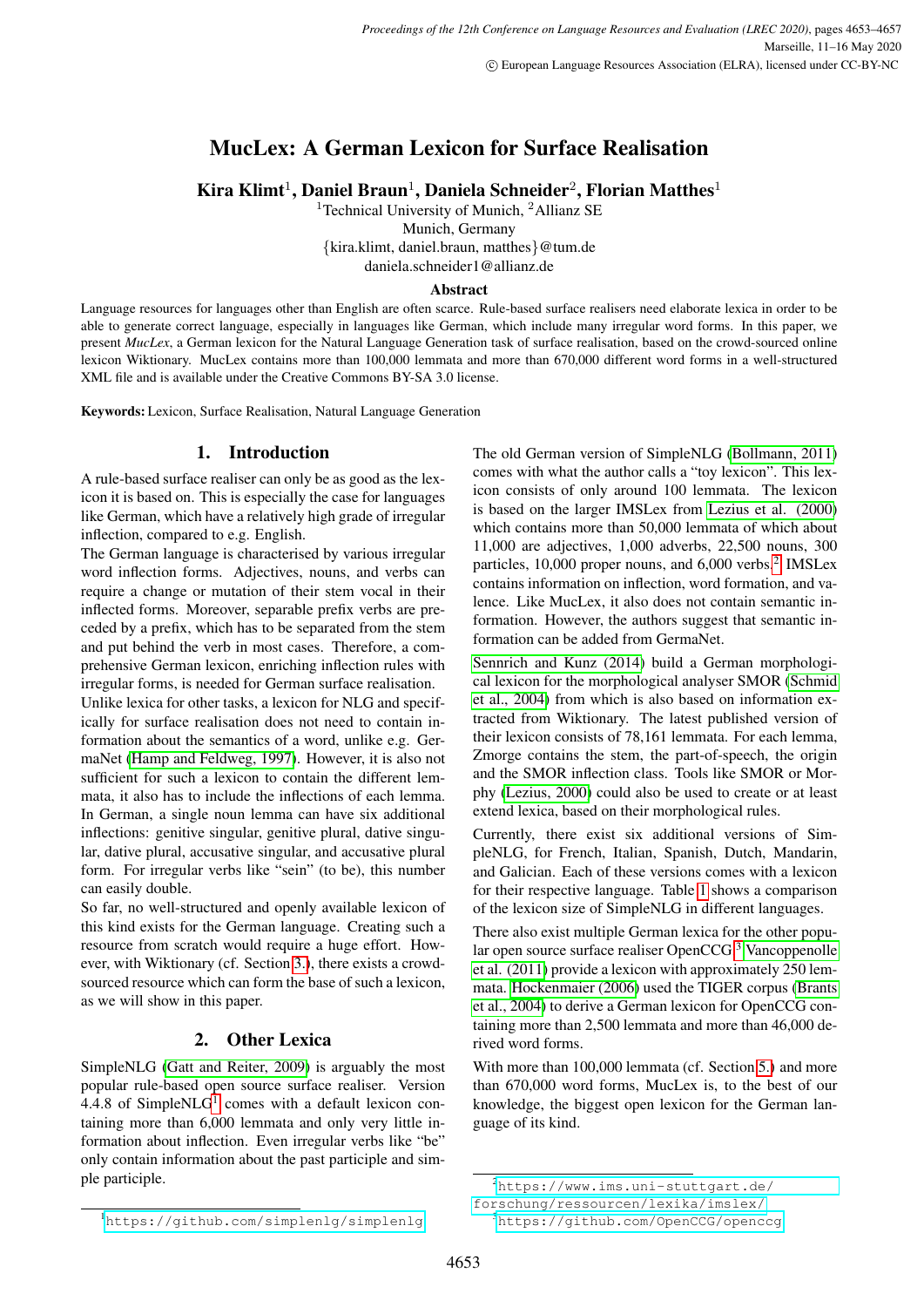| Language | Lemmata | <b>Authors</b>        |
|----------|---------|-----------------------|
| English  | 6,000   | Reiter<br>and<br>Gatt |
|          |         | (2009)                |
| German   | 100     | Bollmann (2011)       |
| French   | 3,000   | Vaudry and Lapalme    |
|          |         | (2013)                |
| Italian  | 35,000  | Mazzei et al. (2016)  |
| Spanish  | 76,000  | Soto et al. (2017)    |
| Dutch    | 79,000  | de Jong and Theune    |
|          |         | (2018)                |
| Mandarin | 1,000   | Chen et al. (2018)    |
| Galician | 11,000  | Cascallar-Fuentes et  |
|          |         | al. (2018)            |

<span id="page-1-1"></span>Table 1: Approximate number of lemmata in the standard lexicon of different SimpleNLG language versions

### 3. Wiktionary

<span id="page-1-0"></span>Wiktionary<sup>[4](#page-1-2)</sup> is a crowd-sourced open lexicon which is available in 130 languages. The German version contains more than 115,000 lemmata and has 176,431 registered users. Content from Wiktionary is dual-licensed under the Creative Commons Attribution-ShareAlike 3.0 Unported  $(CC BY-SA 3.0)<sup>5</sup>$  $(CC BY-SA 3.0)<sup>5</sup>$  $(CC BY-SA 3.0)<sup>5</sup>$  and GNU Free Documentation License  $(GFDL)^6$  $(GFDL)^6$ . We decided to use the CC BY-SA 3.0 license for our project, therefore MucLex is available under the same license.

The content of Wiktionary can be downloaded as XML dump, however, these dumps are only semi-structured. The lemma pages, which contain grammatical information like inflections, are structured with the wiki markup language. Listing [1](#page-1-5) shows the relevant part of semi-structured entry for the verb "sein" (to be) from Wiktionary, Listing [2](#page-1-6) shows the same information for the noun "Wortschatz" (wordstock) and Listing [3](#page-1-7) for the adjective "schnell" (fast). Unfortunately, this format is not structured enough to be used as a lexicon for surface realisation directly. Therefore, we developed a parser which transforms the semistructured Wiktionary XML dump into a well-structured XML-lexicon which can be easily digested by surface realisers like SimpleNLG.

```
{{Deutsch Verb ¨Ubersicht
|Präsens_ich=bin
|Pr¨asens_du=bist
|Präsens_er, sie, es=ist
| Präteritum_ich=war
|Partizip II=gewesen
|Konjunktiv II_ich=w¨are
|Imperativ Singular=sei
|Imperativ Plural=seid
|Hilfsverb=sein
}}
```
Listing 1: Semi-structured information for the verb "sein"

```
4https://www.wiktionary.org/
```

```
5https://creativecommons.org/licenses/
by-sa/3.0/deed.en
```

```
6https://www.gnu.org/licenses/fdl-1.3.
html
```
## in Wiktionary

```
{{Deutsch Substantiv ¨Ubersicht
|Genus=m
|Nominativ Singular=Wortschatz
| Nominativ Plural=Wortschätze
|Genitiv Singular=Wortschatzes
|Genitiv Plural=Wortschätze
|Dativ Singular=Wortschatz
|Dativ Singular*=Wortschatze
|Dativ Plural=Wortsch¨atzen
|Akkusativ Singular=Wortschatz
| Akkusativ Plural=Wortschätze
}}
```
Listing 2: Semi-structured information for the noun "Wortschatz" in Wiktionary

```
{{Deutsch Adjektiv ¨Ubersicht
|Positiv=schnell
|Komparativ=schneller
|Superlativ=schnellsten
|Bild 1=Fast train (4712207733).jpg|
   ,→ thumb|1|ein ''schneller'' [[Zug]]
|Bild 2=VLI VL750 MStick Angle
   ,→ (4994860126).jpg|thumb|2|''
   → schnelle'' [[üDatenbertragung]]
   ,→ mit einem [[USB-Stick]]
|Bild 3=Windflower-05237-nevit.JPG|
   ,→ thumb|3|sich ''schnell'' [[drehen
   \leftrightarrow ]]
}}
```
Listing 3: Semi-structured information for the adjective "schnell" in Wiktionary

Our parser traverses the XML dump from top to bottom. XML elements not representing word entries or inflection tables for verbs are skipped. Word entries include large amounts of information not relevant for rule-based NLG, such as word origin, synonyms, and pronunciation. In order to keep the lexicon small in file size, but as powerful as possible, we only keep the information that is necessary for the surface realisation.

The Wiktionary XML dump contains multiple XML elements for each verb. One of them is the main lemma, or base word entry, which is structured like the entries for other parts of speech, like nouns. This entry contains part of speech, some conjugation forms in present and preterite, the participle II form, and other information. However, it does not include information about whether the verb is regular, irregular or reflexive. This information can be found in verb inflection tables, which form a separate XML element outside the base word entry and are located in another position in the dump. The parser thus first checks whether an entry is an inflection entry or not, extracts the relevant information, examines if an entry for the same word already exists in the newly generated lexicon and if that is the case, adds new elements to this word, instead of creating a duplicate entry.

The lexicon currently excludes person names from Wiktionary, in order to not unnecessarily enlarge the lexicon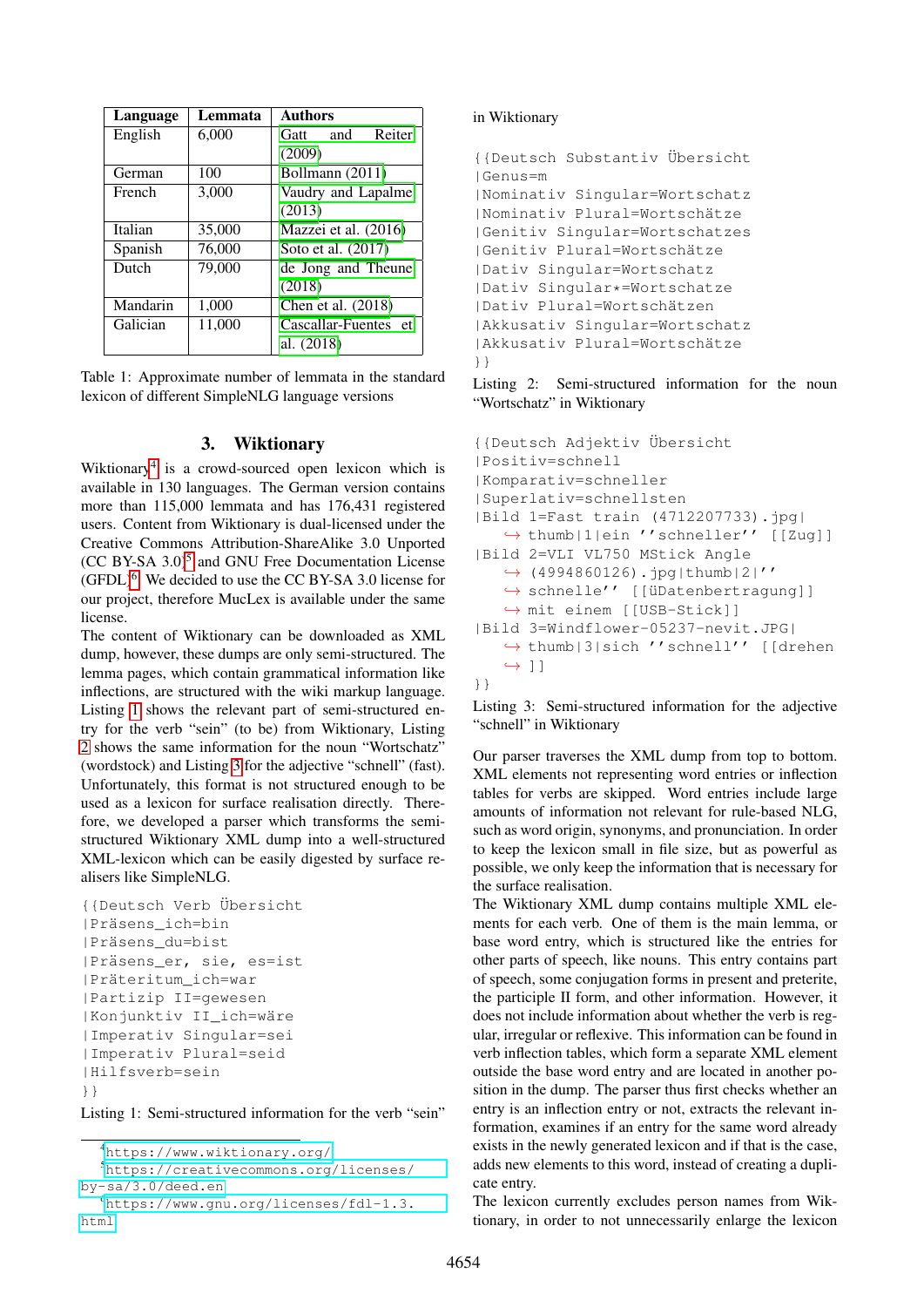file. The parser is written in Python and published under the Mozilla Public License Version  $2.0<sup>7</sup>$  $2.0<sup>7</sup>$  $2.0<sup>7</sup>$ . The code and the lexicon itself are available from [https://github.com/](https://github.com/sebischair/MucLex) [sebischair/MucLex](https://github.com/sebischair/MucLex).

#### 4. Format

The format of the lexicon is based on the format of the default English lexicon from SimpleNLG. The lexicon consists of a word entry for every lemma. Depending on their part of speech, these entries have different attributes. Common attributes for all words in the lexicon are the lemma (base), a unique identifier (id), and the part of speech (category).

Entries for nouns (cf. Listing [4\)](#page-2-2) include the word's gender (genus) and its singular and plural forms for all grammatical cases (nominative, genitive, dative, accusative).

<span id="page-2-2"></span><word>

```
<base>Wortschatz</base>

   <category>noun</category>
   <plural>Wortschätze</plural>
   <genus>m</genus>
   <genitive_sin>
      Wortschatzes
  </genitive_sin>
   <genitive_pl>
      Wortschätze
   </genitive_pl>
   <dative_sin>
      Wortschatz
  </dative_sin>
   <dative_pl>
      Wortschätzen
   </dative_pl>
   <akkusative_sin>
      Wortschatz
   </akkusative_sin>
   <akkusative_pl>
      Wortschätze
   </akkusative_pl>
</word>
```
Listing 4: Data format for nouns

Verbs can appear in a vast amount of different conjugated forms in the German language. Incorporating all these forms for every tense, person, mood, and voice would unnecessarily enlarge the lexicon. Hence the lexicon only covers a set of conjugated forms broad enough to create all inflected forms in present, preterite, perfect, pluperfect, and future tenses, for indicative mood, and for active and passive voice by simple rules. This includes regular as well as irregular verbs. For verbs changing their stem in preterite tense, for instance, the preterite stem can be extracted from one included preterite form. All further forms can be built by rules using the given stem. Listing [5](#page-2-3) shows the entry for the irregular verb "sein" (to be).

<span id="page-2-3"></span><word>

```
<base>sein</base>

 <category>verb</category>
 <regular>False</regular>
 <separable>False</separable>
 <reflexive>False</reflexive>
 <plFirstThirdPerPres>
    sind
 </plFirstThirdPerPres>
 <plSecPerPres>seid</plSecPerPres>
 <preterite>war</preterite>
 <participle2>gewesen</participle2>
 <firstPerPres>bin</firstPerPres>
 <secPerPres>bist</secPerPres>
 <thirdPerPres>ist</thirdPerPres>
</word>
```
### Listing 5: Data format for verbs

Adjectives in the German language can occur in their base form, comparative, and superlative. Since the comparative and superlative can be build irregular, these forms are contained in the lexicon. An example entry is shown in Listing [6.](#page-2-4)

```
</word>
   <base>schnell</base>
   <id>3</id>
   <category>adjective</category>
   <comp>schneller</comp>
   <sup>schnellsten</sup>
</word>
```
Listing 6: Data format for adjectives

### 5. Size

<span id="page-2-0"></span>In total, the MuxLex lexicon contains 101,509 distinct lemmata (cf. Table [2\)](#page-2-5), which is slightly less than the total number contained in Wiktionary, because we excluded, for example, person names. With 78,780 lemmata, nouns are the biggest group, followed by adjectives with 11,456 lemmata, verbs with 10,289 lemmata, and adverbs with 1,127 lemmata. Overall, more than 670,000 word forms are included for these lemmata. Due to the relatively heavy XML structure, the file-size of the lexicon is 36 Megabytes. The XML dump of the German Wiktionary, in comparison, takes up more than 1.25 Gigabytes.

| PoS          | Lemmata |
|--------------|---------|
| <b>Nouns</b> | 78,780  |
| <b>Verbs</b> | 10,289  |
| Adjectives   | 11,156  |
| Adverbs      | 1,127   |
| Total        | 101,509 |

<span id="page-2-5"></span>Table 2: Amount of lemmata contained in MucLex by part of speech

#### 6. Limitations

<span id="page-2-6"></span>Although MucLex is much larger than existing lexica, it still has some limitations. For example, irregular subjunctive and imperative forms are currently not included in the

<span id="page-2-1"></span><sup>7</sup><https://www.mozilla.org/en-US/MPL/2.0/>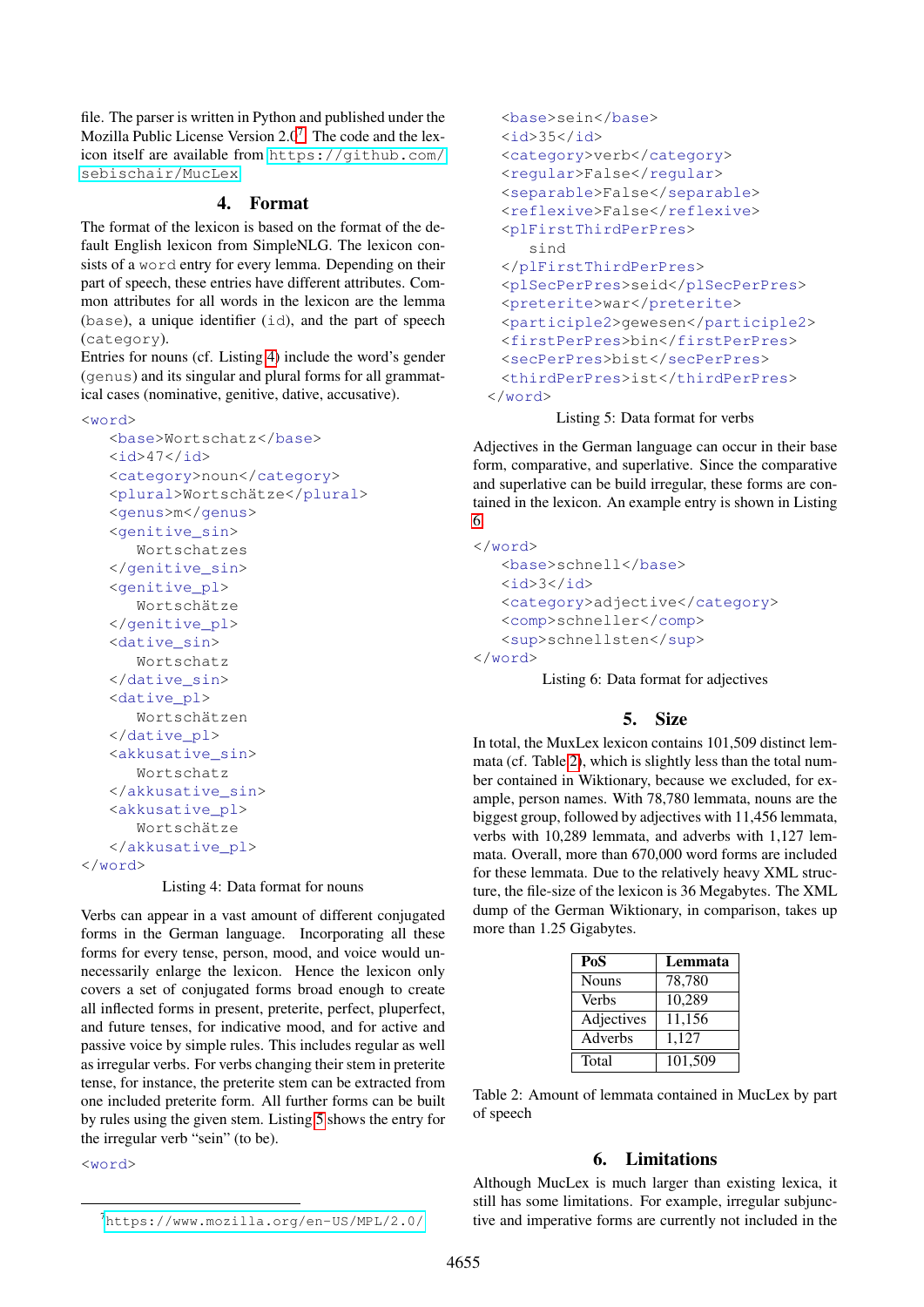lexicon but could be included in the future, because they are present in Wiktionary.

Moreover, only some common German compound nouns are currently included in the lexicon. Some nouns commonly used in compound words, for example "Test" ("test"), or "Haus" ("house"), offer large lists of compound words built from them in their Wiktionary entry, e.g. "Crashtest" ("crash test") or "Testfahrer" ("test driver"). But because these compound words do not have their own Wiktionary entry, they are currently not covered by the parser and therefore not part of the lexicon. Word entries with the base form and the separated parts used in a compound word could be added to the lexicon in order to increase the compound word coverage. However, it is debatable whether a lexicon should contain any compound nouns at all or whether it should just contain the base nouns and leave the composition to the surface realiser. There are existing approaches on how to automatically split compound words into their respective parts (e.g. by [Baroni et al. \(2002\)](#page-3-9), [Koehn and Knight \(2003\)](#page-3-10), [Daiber](#page-3-11) [et al. \(2015\)](#page-3-11), [Sugisaki and Tuggener \(2018\)](#page-4-7), and [Weller-](#page-4-8)[Di Marco \(2017\)](#page-4-8)). The problem is far from being trivial and there are many compound nouns which behave "irregular" and would hence need to be included in the dictionary anyway. The most sensible solution might, therefore, be a mix of split approaches and a lexicon for irregular compound nouns.

If several inflected forms for a word are listed in Wiktionary, for example, "des Landes" and "des Lands" for the noun "Land" ("country"), the first form is taken. This might pose a limitation for nouns possessing several plural forms which have different meanings. The German word "Bank", for instance, may mean "bench" or "bank" (credit institute). In the plural form, the semantic difference becomes visible, as "benches" in German is "Bänke", but "banks" results in "Banken". The lexicon currently includes only the firstnamed plural form.

### 7. Conclusion

With more than 100,000 lemmata and 670,000 word forms, MucLex is currently the largest open German lexicon suitable for surface realisation. Since the German Wiktionary is constantly growing, MucLex will also grow in the future. By publishing the necessary parser to automatically create new versions of the lexicon, we want to ensure that all changes and additions to Wiktionary are available quickly for users of MucLex. Moreover, we hope to encourage people to contribute missing words to Wiktionary and hence not only contribute to our own lexicon but to openly available linguistic knowledge more broadly. In the future, we would like to address the limitations mentioned in Section [6.](#page-2-6) by improving the capabilities of the parser. MucLex is already used in conjunction with the new German version of SimpleNLG [\(Braun et al., 2019\)](#page-3-12).

## 8. Acknowledgements

This work has been sponsored by the German Federal Ministry of Education and Research (BMBF) grant A-SUM 01IS17049 and Allianz SE.

## 9. Bibliographical References

- <span id="page-3-9"></span>Baroni, M., Matiasek, J., and Trost, H. (2002). Predicting the components of german nominal compounds. In *ECAI 2002: 15th European Conference on Artificial Intelligence*, pages 470–474.
- <span id="page-3-2"></span>Bollmann, M. (2011). Adapting simplenlg to german. In *Proceedings of the 13th European Workshop on Natural Language Generation*, pages 133–138.
- <span id="page-3-5"></span>Brants, S., Dipper, S., Eisenberg, P., Hansen-Schirra, S., König, E., Lezius, W., Rohrer, C., Smith, G., and Uszkoreit, H. (2004). Tiger: Linguistic interpretation of a german corpus. *Research on language and computation*, 2(4):597–620.
- <span id="page-3-12"></span>Braun, D., Klimt, K., Schneider, D., and Matthes, F. (2019). Simplenlg-de: Adapting simplenlg 4 to german. In *Proceedings of the 12th International Conference on Natural Language Generation*, Tokio, Japan. Association for Computational Linguistics.
- <span id="page-3-8"></span>Cascallar-Fuentes, A., Ramos-Soto, A., and Bugarın, A. (2018). Adapting simplenlg to galician language. *INLG 2018*, page 67.
- <span id="page-3-7"></span>Chen, G., van Deemter, K., and Lin, C. (2018). Simplenlgzh: a linguistic realisation engine for mandarin. In *Proceedings of the 11th International Conference on Natural Language Generation*, pages 57–66.
- <span id="page-3-11"></span>Daiber, J., Quiroz, L., Wechsler, R., and Frank, S. (2015). Splitting compounds by semantic analogy. In *Proceedings of the 1st Deep Machine Translation Workshop*, pages 20–28, Praha, Czechia. ÚFAL MFF UK.
- <span id="page-3-6"></span>de Jong, R. and Theune, M. (2018). Going dutch: Creating simplenlg-nl. In *Proceedings of the 11th International Conference on Natural Language Generation*, pages 73– 78.
- <span id="page-3-1"></span>Gatt, A. and Reiter, E. (2009). SimpleNLG: A realisation engine for practical applications. In *Proceedings of the 12th European Workshop on Natural Language Generation (ENLG 2009)*, pages 90–93, Athens, Greece, March. Association for Computational Linguistics.
- <span id="page-3-0"></span>Hamp, B. and Feldweg, H. (1997). Germanet-a lexicalsemantic net for german. *Automatic information extraction and building of lexical semantic resources for NLP applications*.
- <span id="page-3-4"></span>Hockenmaier, J. (2006). Creating a CCGbank and a widecoverage CCG lexicon for German. In *Proceedings of the 21st International Conference on Computational Linguistics and 44th Annual Meeting of the Association for Computational Linguistics*, pages 505–512, Sydney, Australia, July. Association for Computational Linguistics.
- <span id="page-3-10"></span>Koehn, P. and Knight, K. (2003). Empirical methods for compound splitting. In *Proceedings of the Tenth Conference on European Chapter of the Association for Computational Linguistics - Volume 1*, EACL '03, pages 187– 193, Stroudsburg, PA, USA. Association for Computational Linguistics.
- <span id="page-3-3"></span>Lezius, W., Dipper, S., and Fitschen, A. (2000). Imslex representing morphological and syntactic information in a relational database. In *Proceedings of the 9th EU-*